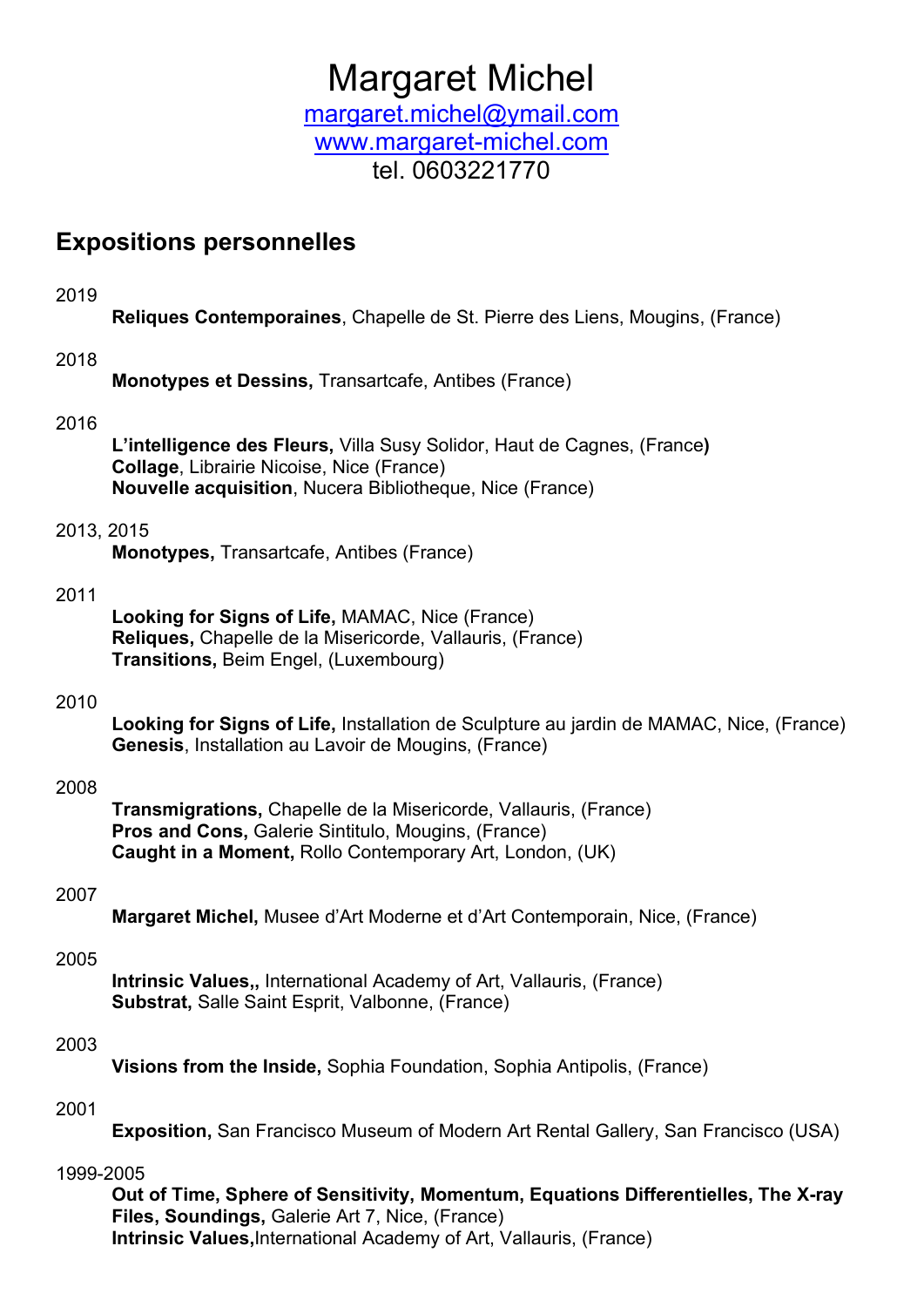# Expositions collectives

#### 2021

Festival Thorenc d'Art, Thorenc (France) 25 Ans de Chronique Nomade, Roc Fleuri, Cap d'Ail (France) D. Draussin, P. Geyre, M. Michel, Transartcafe, Antibes (France)

#### 2020

Les 25 ans de StArt, exposition au 109, Nice (France) ICA, San Jose, CA (USA) Carte Blanche, Transartcafe, Antibes (France)

#### 2019

StArt, Chapelle St. Elme, La Citadelle, Villefranche sur Mer (France) Lauren Baker Gallery, London (England)

#### 2018

Climart, Climate Change Summit, Academy of Art Cannery Gallery, San Francisco, (USA) Invisible Realm, Kinetica, Lauren Baker Contemporary Gallery, London (Angleterre) Acclimatation, Jardins Thuret, Antibes, (France) Au-dela de l'Ecriture, Bibliotique Nucera, Nice, (France)

#### 2017

Biennale de la Sculpture, Montreux (Suisse) Nuit Blanche, Saskatoon, (Canada) Autre-Ville, Vaison la Romaine, (France) Art Castel, Exposition de sculptures cinetique monumentales, Castellaras, (France)

#### 2016

Ateliers des Artistes Contemporaines de la Cote d'Azur, Centre d'Art Contemporain, Carros, (France) Art Castel, Exposition de sculptures cinetique monumentales, Castellaras, (France)

#### 2015

Pro 185, 25 Ans de StArt, Grasse, (France)

#### 2014

Baam, Atelier 49, Vallauris, (France)

#### 2013

Sculptrices, Villa Datris, Isle sur Sorgue, (France) RH Contemporary Art, New York, New York (USA)

#### 2012

Le Partage des Mondes, Editions Tipazia, (France)

#### 2011

Contes des Artistes, Musee Magnelli, Vallauris (France) Les Arts a la Pointe, Pors Poulhan, Bretagne, (France)

#### 2010

Kinetica Art Fair, P3, London, (UK)

#### 2009

II Le Cheminement de Sculptures, Gigondas, (France)